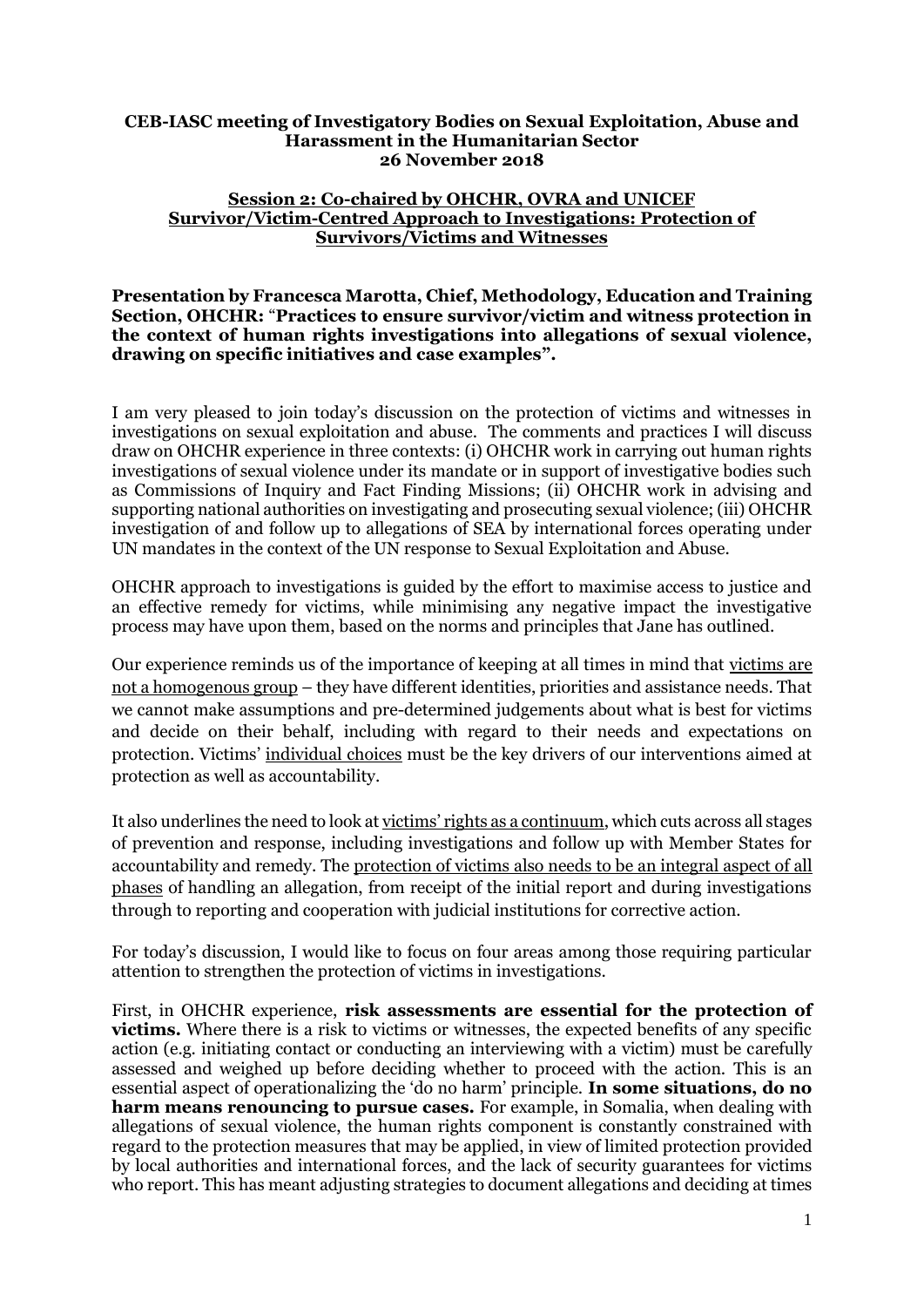not to actively seek to find victims to avoid exposing them to threats and reprisals. **Risk assessments need to be individualized, context-specific, and draw on the expertise of relevant actors**, including human rights staff and local organizations, in addition to **fully involve the victims themselves**. When needed, protection plans must be put in place.

Secondly, many of the measures applied by human rights teams relate to **protection against reprisals, intimidation and stigmatization for victims of sexual violence**, including seeking to preserve and conceal victims' identity during investigations. Some of these measures include, for instance, using strategies of discretion or visibility depending on the context. When deployed in Darfur, human rights teams often chose discretion as the standard approach to protection, which implied making all efforts not to expose victims and witnesses, for example, by reaching out to them through trusted intermediaries, walking long distances to meet them, or arranging meetings in locations where their identity could be protected.

Linked to the above are an entire range of protective measures in **organizing and conducting interviews with victims/witnesses.** Most recently, for example, the UN Fact-Finding Mission on Myanmar sought the support of INGOs and UN actors in identifying women-friendly spaces where interviews with victims of sexual violence could be held in a confidential setting. As these spaces were places where support was offered to women, and were not seen as associated with investigations, visiting them did not lead to stigma. **Victimsensitive approaches encourage reporting**, as practice from other contexts confirms.

Protection of victims is also about **protection from psychological harm**, which is especially relevant for victims of sexual violence due to the traumatic and sometimes stigmatising experience they have suffered. Psychological care is essential to support victims overcome harm resulting from the violation, but also to prevent or mitigate risks of stress and re-traumatization associated with investigative and judicial proceedings. We need to be candid in realising investigators' bias that can further exacerbate stigmatisation of victims and increase the risks of secondary victimisation. For instance, bias may come across by questioning the credibility of the victim because of inconsistencies in her or his testimony that could equally have arisen from the circumstances of a traumatic experience.

Hence, there are many benefits of **training investigators** to guide them in their interactions with victims of sexual violence, not only to reduce the risk of re-traumatisation for the victims, but also to help them deliver stronger and more coherent testimonies. For example, in the expectation that any interviewee could potentially be a victim/witness of sexual violence, the Fact Finding Mission on Myanmar took the approach of training the entire investigations team on interviewing child victims and victims of sexual violence. Such efforts were fundamental as enabling interviewees to speak required much care and sensitivity, particularly male victims because of feelings of shame and fear of stigmatisation.

Thirdly, **clear and predictable information sharing arrangements among actors** interacting with victims and witnesses of sexual violence, exploitation and abuse are key to ensuring the prompt and effective handling of allegations and the protection of victims' rights. Where these arrangements are not in place, delays in response are inevitable, as well as gaps in the provision of appropriate assistance and advice to victims. Equally important is to **develop, and ensure the consistent application of, a shared understanding of confidentiality and informed consent standards** among all actors involved at the intake and investigation stage. In our experience, while steps have been taken in this regard, both within and outside the UN, this is an area where work remains to be undertaken, moving from ad-hoc arrangements to more general protocols on information sharing, and to harmonized and systematic application of standards related to confidentiality and informed consent.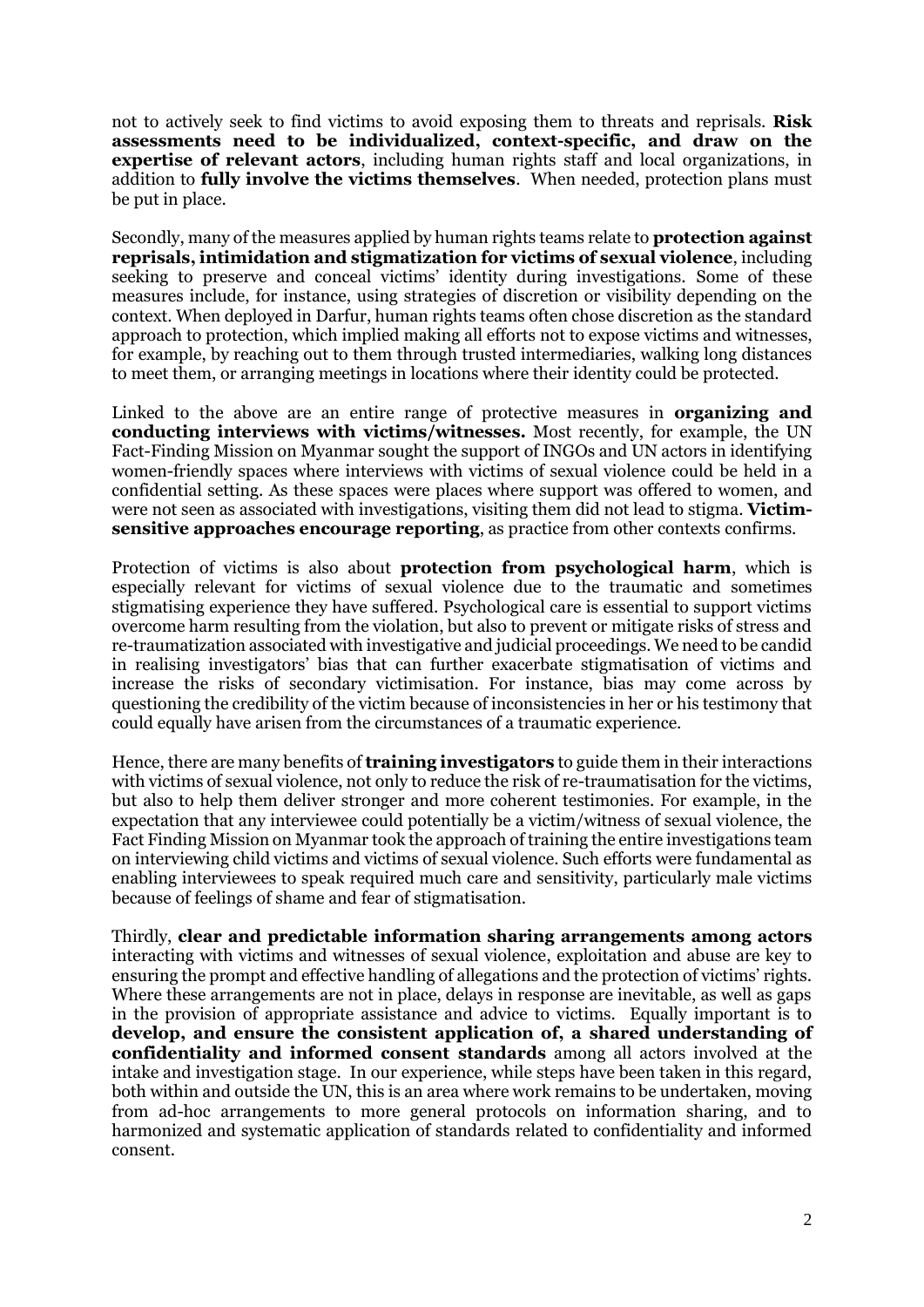Fourthly, while UN and humanitarian actors may find agreement on applying best practice standards with regard to victims' protection in their own investigations, a significant challenge we face in our work is to **ensure a uniform and victim-focused approach by State authorities conducting investigations.** Our experience speaks to the **importance of actively engaging with States' investigative and judicial authorities,** to generate an understanding of victims' rights and of the concrete concerns that need to be addressed – from avoiding stigmatization and re-traumatization to protecting confidentiality – and to ensure the adoption of appropriate protection measures.

Through engagement, advocacy and advisory support, we have ensured the adoption of protection measures by authorities that have enabled victims to cooperate with investigations and judicial proceedings. Victims fearing for their safety or from stigma in their local community have agreed to provide their testimony to investigative authorities, for example, when they were offered the possibility to travel to another village to meet with the authorities.

Our work in the Democratic Republic of Congo provides good examples of national proceedings having been adjusted to enable victims' participation. Introducing measures to **preserve victims' identity during judicial proceedings** is a key measure to help reduce risks of re-traumatization and intimidation by alleged perpetrators. **MONUSCO** human rights officers cooperate with judicial authorities to ensure confidentiality of victims and witnesses. Normally, the human rights component prepares a protection plan together with the victim/witness that is agreed with the magistrates. When victims/witnesses are willing to testify but afraid to do so in court, a safe house is identified close to their community, where the investigator can hear their testimony out of public sight. In some cases, the magistrate may meet the victim/witness at a location away from their residential area. In all cases, the human rights component works with local partners to identify the best option and prepare the hearing. When victims/witnesses are willing to testify in court, the human rights component engages with magistrates to put in place protection measures, which may entail using disguises for victims, having them appear behind shields or blinds, testifying from a nearby room or holding a private hearing. These measures allow victims/witnesses to participate in judicial processes without fear of reprisal.

Similar efforts are underway by MINUSCA to support the Democratic Republic of Congo in holding a **mobile court in Bangui,** with regard to allegations of SEA involving their personnel previously deployed in CAR. Alongside other MINUSCA components, the human rights component is involved in exploring options to guarantee protection for victims and witnesses during the process, for instance by identifying a secure and confidential location for the court with the possibility of victims/witnesses testifying from outside the court room using technology, such as video conference.

More recently, OHCHR has engaged with national authorities in order to facilitate SEA victims' participation in judicial proceedings in the country of nationality of the alleged perpetrators. On one side, we have sought clarification from the authorities about the details of the proceedings and the rights and protection measures that could be guaranteed to victims; on the other side, we have re-approached victims to provide such more detailed explanations to enable them to make an informed choice about their cooperation with the proceedings. Based on the more comprehensive information made available to them, some victims consented to cooperate, modifying their initial position. This example well illustrates how **victims' informed choices need to be the key driver of initiatives aimed at protecting them and at accountability.** If such more detailed information is already made available at the stage of investigations, this would go a long way towards fulfilling victims' rights to information as well as ensuring their informed consent.

In conclusion, there is a variety of practices and approaches that have proved effective in protecting the rights of victims and witnesses in investigations of sexual violence, both at the